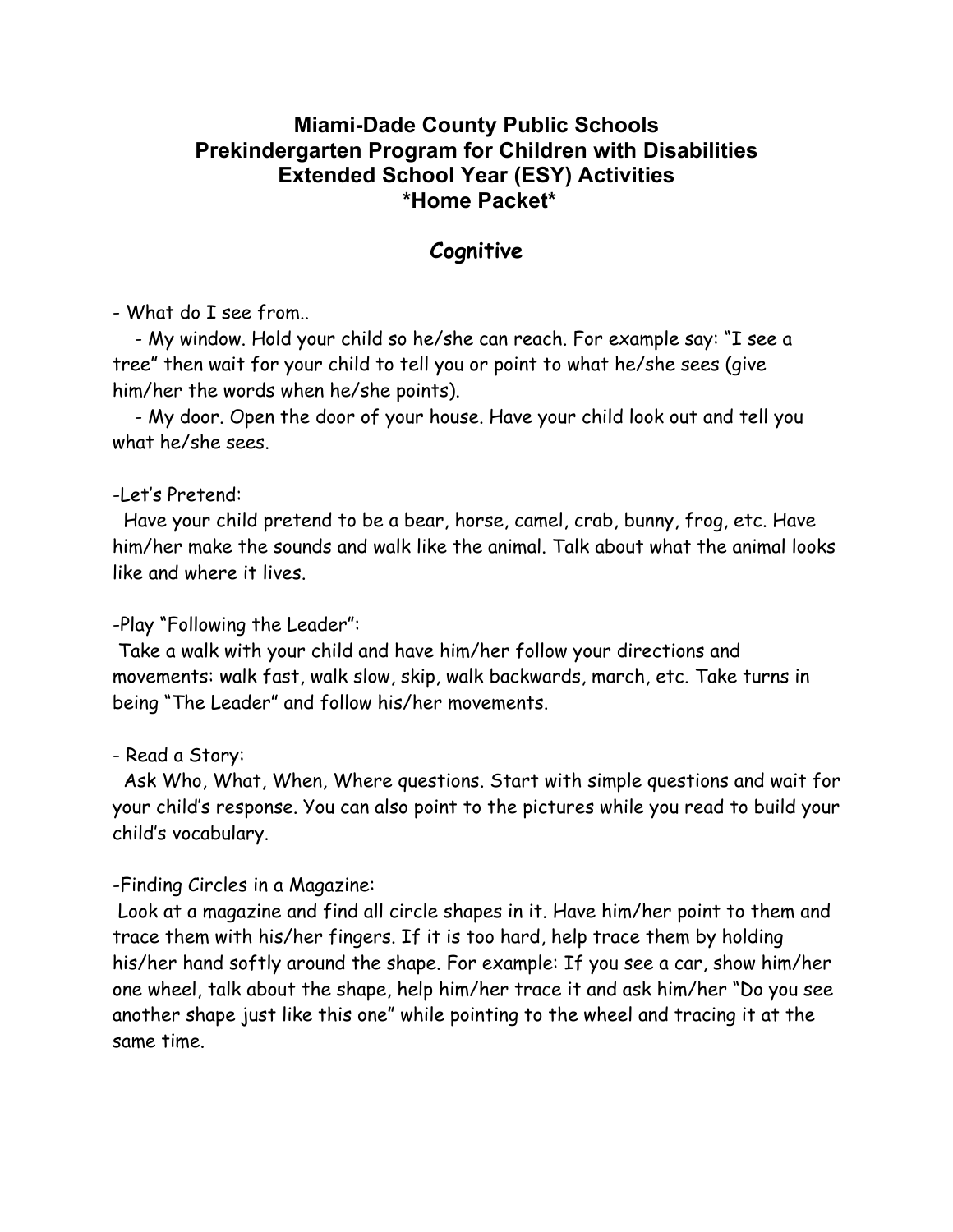-Finding Squares Around the House:

Have your child find 3 items in your house that have the shape of a square. First show him/her the shape by tracing it around the furniture with your finger. Have him/her trace it with his/her fingers and help him/her look for more.

#### - Writing a letter:

 Write a letter to a relative. Make sure the child knows the relative, talk about the last time the child saw the relative, have your child tell you what to write and have him/her sign it. Go to the Post Office with your child and mail the letter.

#### - Reading a Story:

 Have your child read a story to you. Let him/her choose the book he/she wants to read. Allow him/her to pretend while making up the story and showing you the pictures.

#### - Find your Favorite Fast Food Restaurant:

 Take a car ride with your child to find McDonald's, Burger King, or Kentucky Fried Chicken. While driving talk about why is it his/her favorite place. Have him/her tell you what the place looks like. Once you arrive there, have him/her point the place out to you.

#### -Let's go to the Library:

 Visit the library with your child. First talk about the library. What do you find there, why do you go, what do you do once you're there. Talk to him/her in a quiet voice and explain that in this place, people come to read books and he/she needs to be quiet. Go to the children's book section and have him/her pick a book to look at.

#### - Let's Pick Up the Mail:

 Have your child count the steps that it takes to get to the mail box. If it is too far, find another point of reference that is close to your home and have him/her count until he/she gets there. You have to make it fun for your child. Make sure you mark each step with a number (While holding his/her hand say: "one" take a step, "two" take a step, etc.)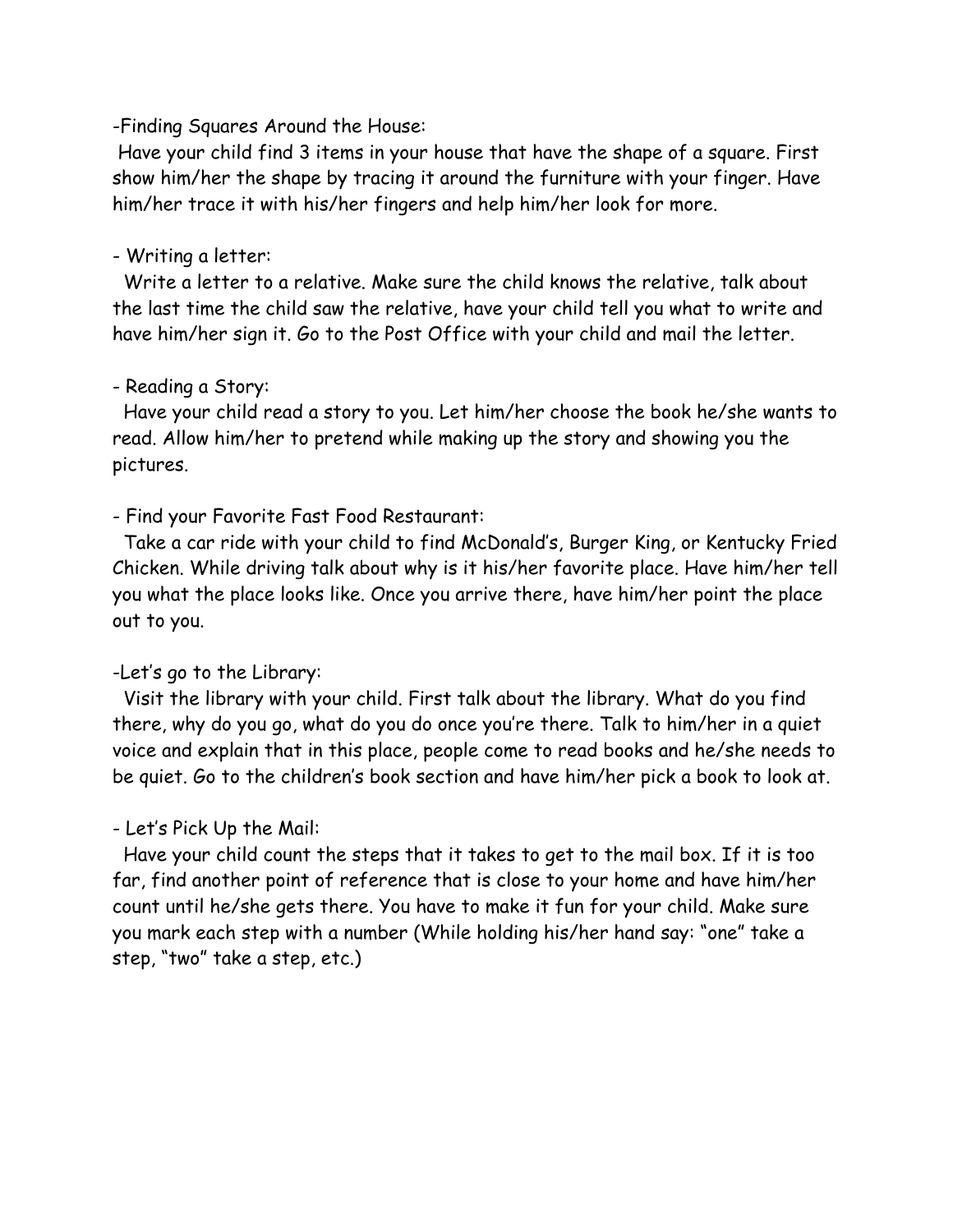### -Listening for Environmental Sounds:

Take your child outside. Have him/her close his/her eyes and ask him/her to tell you all the things he/she can hear. If you hear a sound all of a sudden say: "What was that?" Have him/her answer and then open his/her eyes to look what it was.

## - Looking for Words:

 Take a walk in the mall or the store and look for familiar items your child would recognize. If they have a picture, ask your child if he/she knows what it is.

## -Play Simon Says:

Have your child copy your movements. Begin by saying: "Simon says touch your nose". Start with easy directions and then make them more difficult as you see your child following them. "Simon says put your right hand on your left ear".

## - Finding a Toy:

 Hide a toy and make a map to have your child find it. Explain the map to your child and give him/her clues if he/she has a hard time finding the toy. Also, to make it easy, play this game in his/her room. (Example, "It is under the bed" "It is behind the closet door" "It is beside the night table"). Get excited when he/she finds the toy and start the game again.

# -Singing the ABC song:

Sing the ABC song with your child. Then, sing it again and leave out a letter and have him/her say it.

# -Start a Collection:

Have your child start a collection of rocks, leaves, flowers, etc., something that he/she has interest in. Talk about shapes & sizes of the items collected. Have him/her keep them in ziplock bags or paper bags.

# - Playing the Matching Game:

Put two sets of socks, shoes, small towels and toys on the floor (any 2 items would be okay; increase the amount of items as you see your child mastering this skill). First, have your child tell you what they are and then, have him/her match them.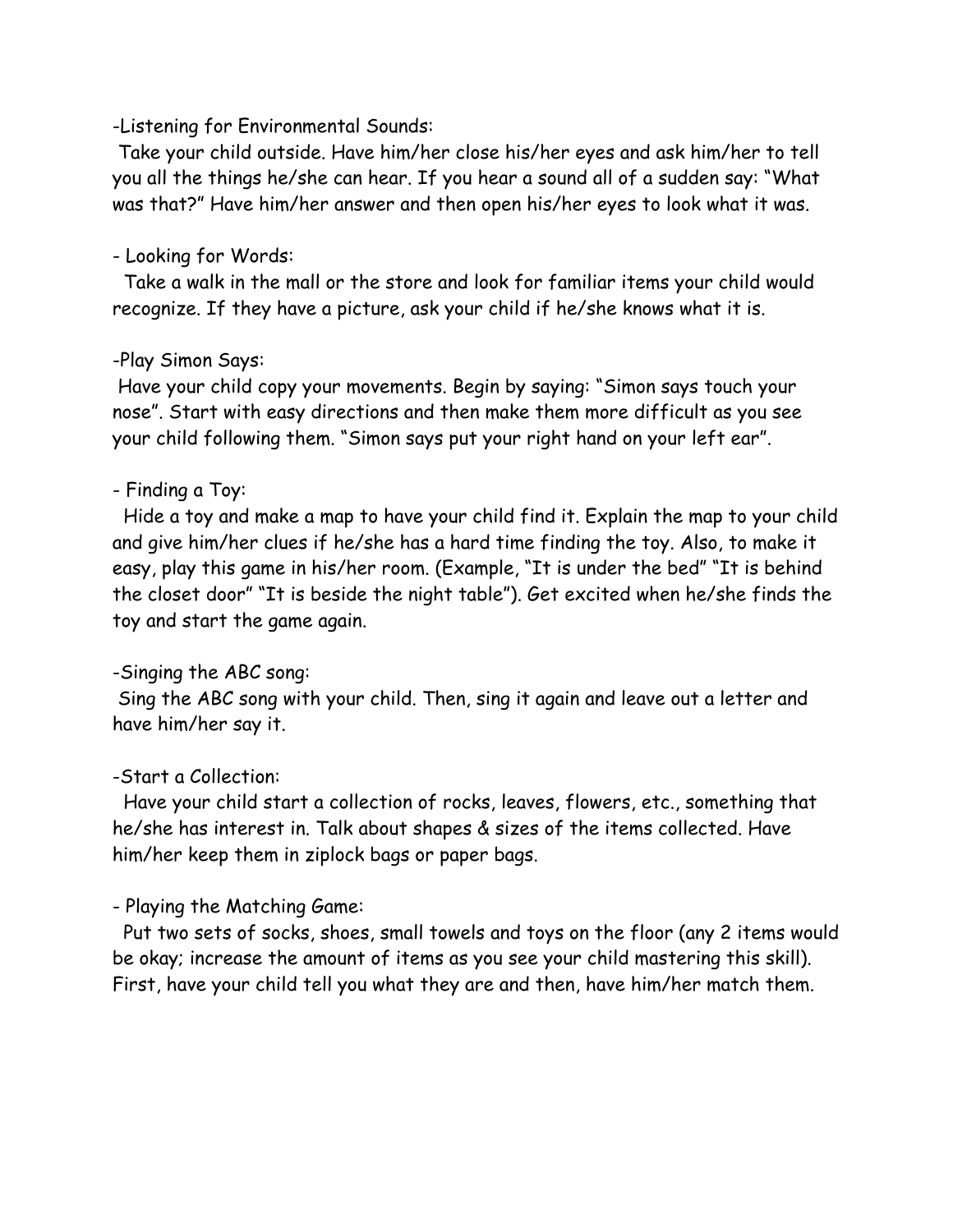### - Recognizing Money:

 Teach your child to identify coins (penny, nickel, dime, etc.). Talk about the characteristics of each coin. Start with two and describe the similarities and differences in color, size, pictures, etc.

### -Counting Game:

Start playing this game with your child's favorite toys, then move into the house. Count the rooms, dishes, tables, windows, etc. If the child does not know the number that comes next, say it to him/her and keep going. It's a game; make it informal and fun.

### -Sorting Game:

Have your child sort items from the kitchen. First, talk about what things you have in the kitchen (food, cooking utensils: pots & pans; eating utensils: plates, forks, spoons; stove, sink, refrigerator). Take out forks, spoons and plates; have him/her sort them (put all the forks together, all the spoons together and all the plates together) and then have him/her sort by size (small, medium, large).

## -Taking a Bath:

Before bath time, talk to your child about what are the things he/she needs to take a bath. Start by asking him/her to tell you two things, and then ask for three. Some of the items are: towel, soap, toy, water, and bathtub. If the child can not tell you, while giving him/her a bath list the items by saying: "To take a bath we are using water-touch the water, soap-show him/her the soap, etc. While in the bathtub, talk about filling and pouring with cups and bowls and count how many cups of water it takes to fill a bowl.

## -Making a Peanut Butter Sandwich:

Draw a picture of each step with your child. Collect all the items needed for the making of the sandwich and have them in front of the picture. Point to each step when you and your child are making the sandwich. Have him/her do it on his/her own. Help only when you're asked. If you see your child frustrated, ask him/her what he/she needs and show him/her.

# -Taking a Nature Walk:

Take a walk with your child. Pick up rocks and leaves. Talk about sizes, shapes. Count them. Also, notice the trees, birds, flowers.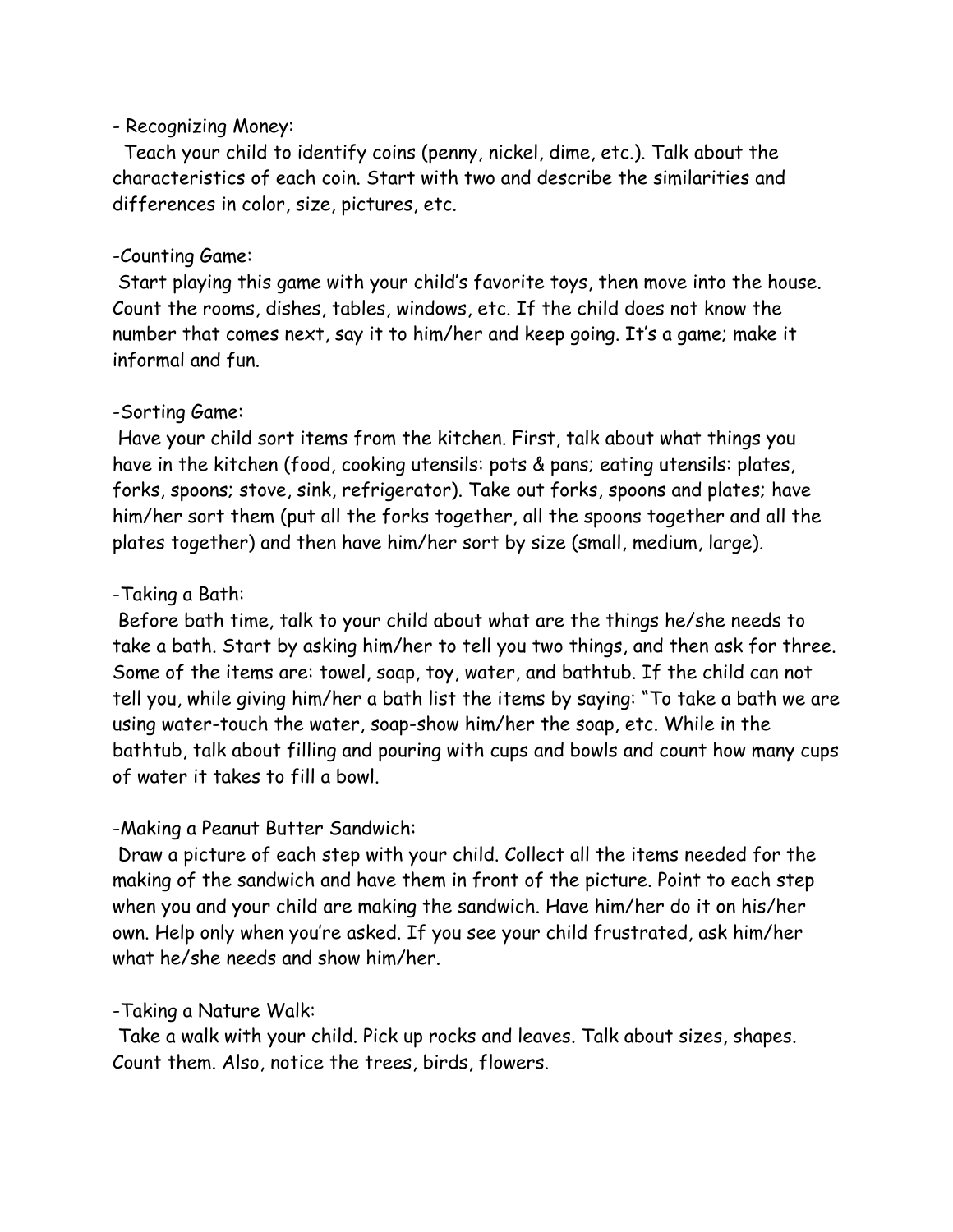### - Making Sounds:

 While going somewhere, talk to your child about the different sounds in the environment. Imitate with your child the noises of the cars, trucks, animals, planes.

## - Following Directions:

 While at home, ask your child to follow a simple direction (i.e. "Put this toy in your room"). If he follows it, make it more difficult ("Pick up the shoes from the kitchen and put them in your room").

## - Today is: "Color Day"

 Talk to your child about colors in the house. Start in his/her room; name the colors of his favorite toy, the color of the walls in his/her bedroom, the color in your bedroom, the color of the furniture around the house.

## -Making a Tent:

Using blankets and sheets, ask your child to help you make a tent. Talk about spatial relations: under, over, out, in, behind, on top of, beside, etc.

## -Having Fun Making Castles:

Make castles with sand and water. Talk about pouring and dumping the water and sand. Talk about filling and emptying the buckets of water and sand. Name the objects your child is using: "What are you going to do with the shovel?" "I see you are filling the bucket with sand".

# - "Mud Party":

 Take your child to the park with a bucket of water, shovels and pails. Have him/her pour the water on the dirt; ask him/her to tell you what happened. Talk about how mud is made; allow him/her to play in it. Talk about pouring, filling, dumping and making different shapes with the mud.

# -Dancing Time:

Dance with your child and have him/her follow the rhythm and movement directions that you say (clap, jump, walk, skip, turn around).

# - Making Cookies:

 Make pictures of each step in the recipe with your child. Follow the recipe step by step. Allow your child to actively participate. Have him/her help you pour and stir the ingredients.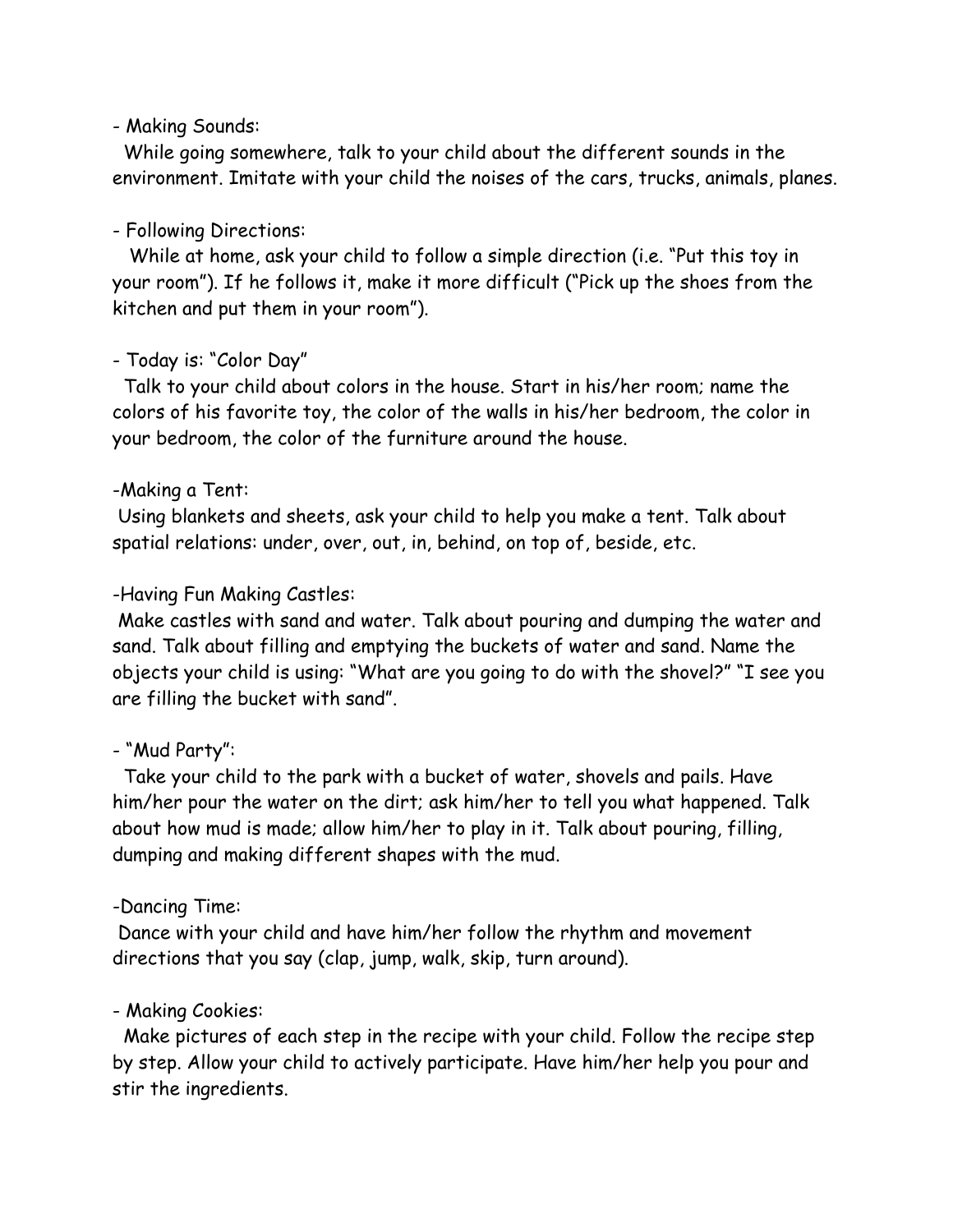-"Singing Along":

Sing a song with your child and leave out some words for them to fill in. Start: "The itsy bitsy ----(wait for your child to fill in; if he/she doesn't then you fill in and keep singing) spider.

" The Itsy bitsy spider Cut came the sun and, went up the water spout. Dried up all the rain.

Down came the rain and, and the Itsy bitsy spider Washed the spider out. Went up the spout again."

- Playing the Memory Game:

Put 4 items on the table. Have your child look at these items. Cover your child's eyes, and take one item away. Have your child open his/her eyes and ask him/her which one is missing.

- Write a Story:

 Write a simple story with your child. Have your child tell you what he/she wants to write about. Make a small book. Use pictures from a magazine or newspapers.

## -Playing the "I Spy" Game:

Look around and say "I spy." Name an object or item and have your child find where it is. Start the game in a small area with an object the child knows and that it is easy to find (Say: "I spy a ball" "I spy a red shoe").

-Act out a Nursery Rhyme: Jack & Jill

 Get props (pail, water) to help your child understand the vocabulary. Discuss words like fetch, pail, crown, tumbling.

"Jack and Jill went up the hill to fetch a pail of water. Jack fell down And broke his crown And Jill came tumbling after."

# -Making a "Feely Bag":

Take a pillow case and put in different objects. Have your child guess what they are without looking. Start with big objects and move on to smaller and harder objects for your child. If your child is having a hard time guessing, give him/her cues and then if he/she still can't tell you, show him/her the item.